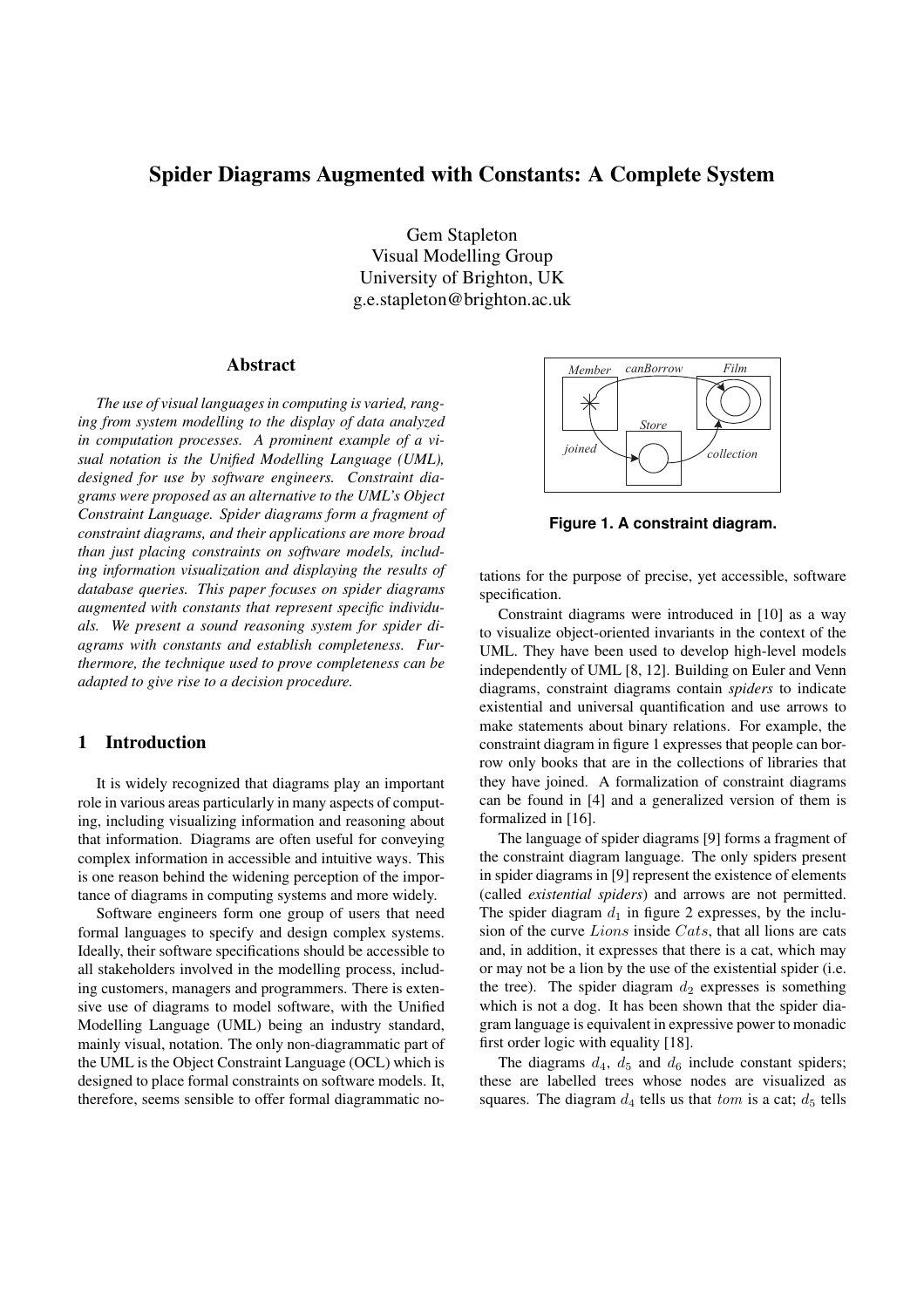

**Figure 2. Spider diagrams.**

us that *tom* is not a dog. From  $d_4$  and  $d_5$  we can deduce  $d_6$ which tells us that *tom* is a cat but not a dog. By contrast, from  $d_1$  and  $d_2$  we cannot deduce  $d_3$  (something is a cat but not a dog). There are many notations related to spider and constraint diagrams; see [1, 6, 15, 19] for examples.

There are a number of examples of spider diagrams being used in practice, such as assisting with the task of identifying component failures in safety critical hardware designs [2] and in other domains such as [14]. They have also been used (but not explicitly) for displaying the results of database queries [20], representing non-hierarchical computer file systems [3], in a visual semantic web editing environment [13, 21] and other areas [7, 11]. Virtually all of these application areas, constants are used to represent specific objects, thus highlighting the importance of augmenting spider diagrams with constants.

The contribution made in this paper is to provide a set of sound and complete reasoning rules for spider diagrams augmented with constants. Section 2 overviews the syntax and semantics of spider diagrams with constants. A set of reasoning rules is presented in section 3. Soundness and completeness is established in section 4; the proof strategies are only sketched due to space limits. The technique used to prove completeness can be trivially adapted to provide a decision procedure for spider diagrams with constants.

### 2 Syntax and Semantics

We give an informal overview of the syntax and semantics of spider diagrams with constants; a formalization can be found in [17]. The spider diagram  $d_1$  in figure 2 contains two labelled, closed curves called *contours*. The minimal regions that can be described as inside certain (possibly no) contours and outside the remaining contours are called *zones*;  $d_1$  contains three zones whereas  $d_2$  contains just two zones. *Missing zones* are zones which could be present in a diagram, given the contour label set, but are not present; for example, in figure 2,  $d_1$  has exactly one missing zone: that which is inside Lions but outside Cats. The diagram



**Figure 3. Shading and ties.**

 $d_2$  does not have any missing zones.

*Spiders* are placed in *regions*; a region is a set of zones. The region in which a spider is placed is called its *habitat*. Visually, a spider is represented by a tree whose nodes are either all round or all square; these nodes are called *feet*. Spiders with round feet are *existential* whereas those with square feet are *constant*. Constant spiders are labelled. The contours and spiders are all contained by a boundary rectangle which illustrates 'where the diagram stops'. Diagrams enclosed by such a rectangle are called *unitary diagrams*. In a unitary diagram, no two labels appear twice. Moreover, the labels used for constant spiders are never used for contour labels. This applies globally, in that any constant spider label never labels a contour and vice versa.

Unitary diagrams also contain further syntax: *shading* and *ties*. Shading is placed in zones, as demonstrated in figure 3. Ties can be placed between any pair of constant spider feet that are placed in the same zone. We treat the relation of two feet being joined by a tie as transitive: given any constant spider feet  $f_1$ ,  $f_2$  and  $f_3$ , if  $f_1$  is joined to  $f_2$ by a tie and  $f_2$  is joined to  $f_3$  by a tie then  $f_1$  is joined to  $f_3$ . Moreover, we also assume that each foot is joined by a tie to itself (i.e. the relation is reflexive). This simplifies the formalization of the semantics; see [17]. Visually, ties are a pair of parallel line segments, like an equals sign, also demonstrated in  $d_3$ , figure 3. Note that, rather than drawing all ties between feet, we draw essentially a spanning forest of the graph that represents the 'is joined to be a tie' relation. Given two constant spiders, their *web* is the set of zones in which their feet are joined by a tie; in  $d_3$ , figure 3, the web of tom and jerry is the single zone inside Cats.

We note that ties could also be used to connect existential spider feet. Indeed, they could also be used to connect an existential foot to a constant foot. However, for any diagram that incorporated such ties there exists a semantically equivalent diagram that does not contain such ties. This is not the case for ties between constant spider feet. It is straightforward to extend the work in this paper to the case where these additional ties are permitted.

In addition to the above, we take the symbol  $\perp$  to be a unitary diagram. Unitary diagrams form the building blocks of *compound diagrams*: if  $d_1$  and  $d_2$  are spider diagrams then so are  $(d_1 \vee d_2)$  and  $(d_1 \wedge d_2)$ .

For the semantics, regions represent sets, as illustrated in the introduction. Spiders represent elements in the sets rep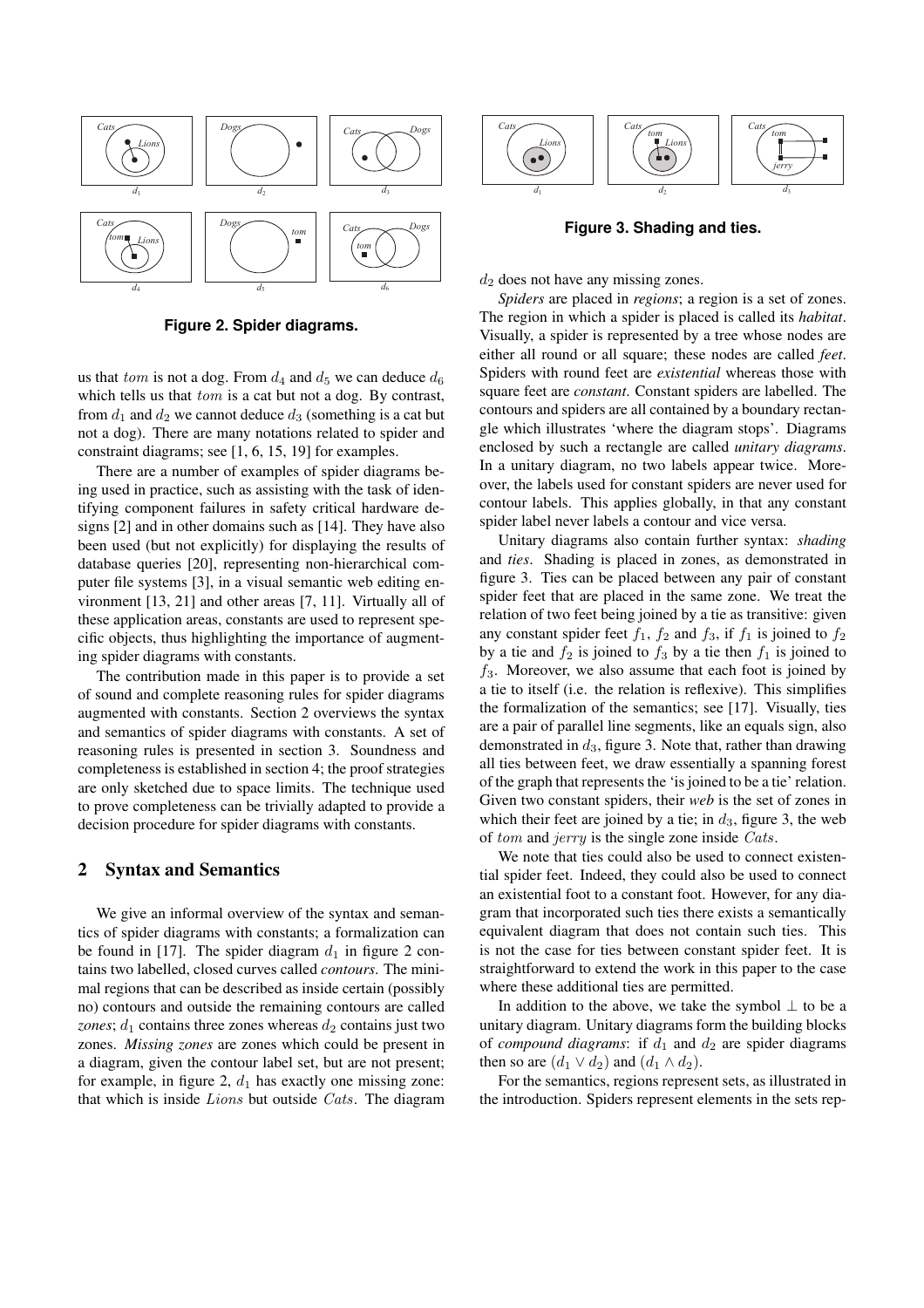resented by their habitats and distinct spiders represent distinct elements unless they are joined by a tie. Constant spiders represent specific individuals, just like contours represent specific sets; these individuals and sets are determined, in part, by their labels. Slightly more formally, an *interpretation* consists of a universal set, U, and a mapping of contour labels to subsets of  $U$  and constant spider labels to elements of U. The mapping of contour labels extends to the interpretation of zones and regions; see [17]. Two constant spiders represent the same individual if and only if they both represent an individual which is in the set denoted by some zone in their web. Shading places an upper bound on set cardinality: in the set represented by a shaded zone, all of the elements must be represented by spiders.

In figure 3,  $d_1$  asserts that all lions are cats, there are at least two lions (by the use of two existential spiders) and there are no more than two lions (by the use of shading); in other words, all lions are cats and there are exactly two lions. The diagram  $d_2$  expresses that all lions are cats, tom is a lion or a cat, something else is a lion and there are at most two lions. The diagram  $d_3$  uses a tie to indicate that tom and *jerry* are the same individual whenever they are both cats whereas if at least one of them is not a cat, they do not denote the same individual (due to the absence of a tie between their feet in the zone outside Cats).

The diagram  $\perp$  is interpreted as false. The semantics extend to compound diagrams in the obvious way. Informally, we say that an interpretation is a *model* for a diagram when it 'agrees with the meaning of the diagram' as described above. Diagrams which have models are said to be *satisfiable*. The following theorem tells us that unitary diagrams are not capable of expressing contradictory information.

**Theorem 2.1** *Let*  $d \neq \bot$ *) be a unitary spider diagram with constants. Then* d *is satisfiable.*

Given diagrams  $d_1$  and  $d_2$ , we say that  $d_1$  semantically entails  $d_2$ , denoted  $d_1 \models d_2$ , if all of the models for  $d_1$  are also models for  $d_2$ .

# 3 Reasoning Rules

We will now develop a set of sound and complete reasoning rules for spider diagrams with constants. All of the reasoning rules given for spider diagrams without constants in [9] can be modified (sometimes non-trivially) and extended to spider diagrams with constants. In addition, new rules are also required.

#### 3.1 Unitary to unitary reasoning rules

We introduce a collection of reasoning rules that apply to, and result in, a unitary diagram. For example, we can



**Figure 4. Introducing a shaded zone.**



**Figure 5. Erasing shading and spiders.**

delete shading from a unitary diagram. All of the rules in this section are extended from those for spider diagrams without constants. The first rule allows the introduction of a shaded zone to a unitary diagram, d.

**Rule 1** *Introduction of a shaded zone* Let  $d_1$  be a unitary diagram that has a missing zone. If  $d_2$  is a copy of  $d_1$  except that  $d_2$  contains a new, shaded zone then  $d_1$  may be replaced by  $d_2$  and vice versa.

In figure 4, rule 1 (introduction of a shaded zone) is applied to  $d_1$  to give  $d_2$ . Applying the introduction of a shaded zone rule results in a semantically equivalent diagram. The next two rules are not information preserving.

**Rule 2** *Erasure of shading* Let  $d_1$  be a unitary diagram with a shaded region r. Let  $d_2$  be a copy of  $d_1$  except that r is completely non-shaded in  $d_2$ . Then  $d_1$  may be replaced by  $d_2$ .

In figure 5, rule 2 (erasure of shading) is applied to  $d_1$  to give  $d_2$ . Applying this rule 'forgets' the upper bound on the cardinality of the set represented by the region from which shading is erased.

**Rule 3** *Erasure of an existential spider*. Let  $d_1$  be a unitary diagram containing an existential spider e with a completely non-shaded habitat. Let  $d_2$  be a copy of  $d_1$  except that  $d_2$  does not contain e. Then  $d_1$  may be replaced by  $d_2$ .

In figure 5, rule 3 (erasure of an existential spider) is applied to  $d_2$  to give  $d_3$ .

#### 3.2 Unitary to compound reasoning rules

We now specify five further rules, each of which is reversible, that allow a unitary diagram to be replaced by a compound diagram, including a rule that allows us to introduce a contour. In the spider diagram without constants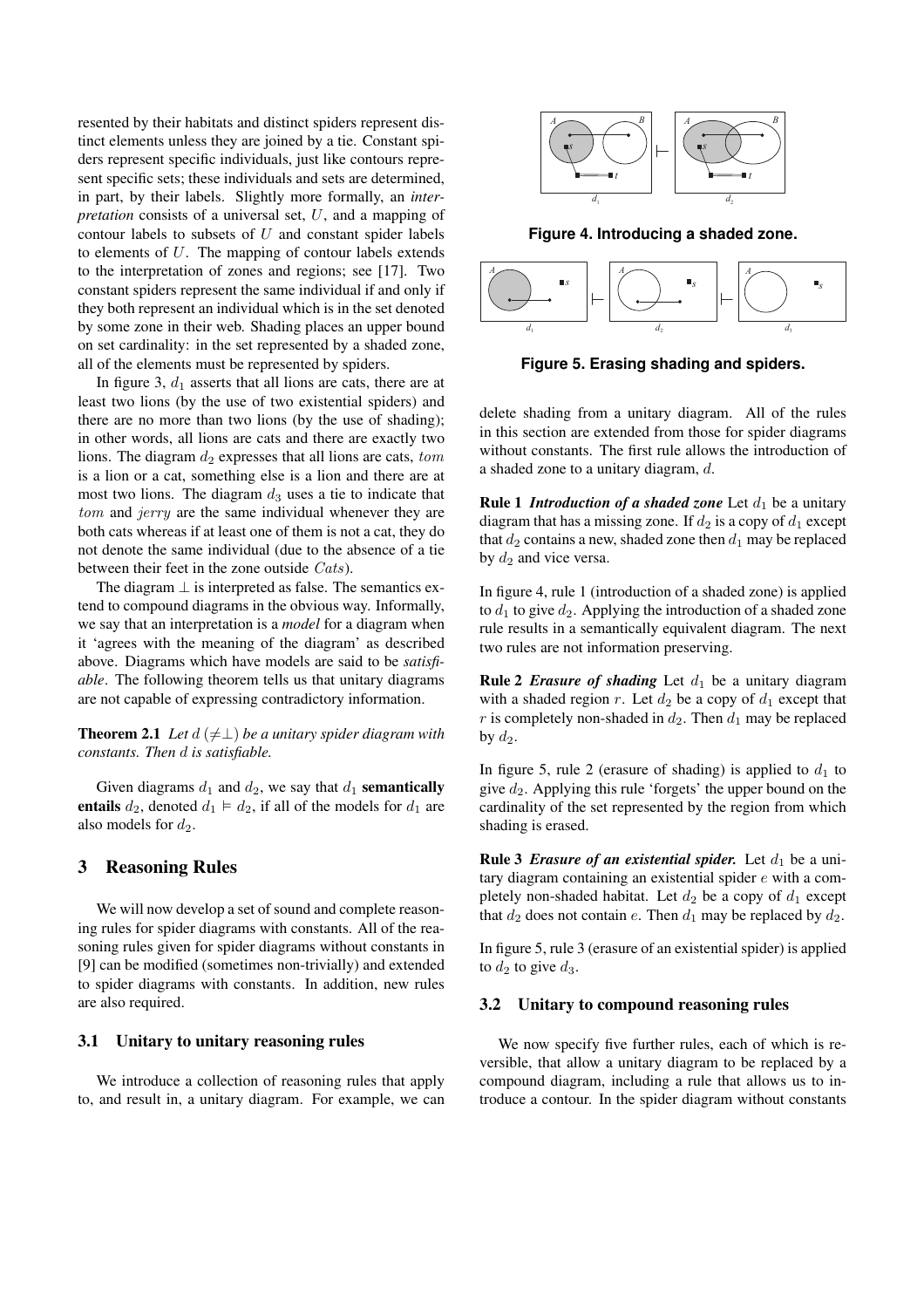

**Figure 6. Diagram** C**-extensions.**



**Figure 7. Incorrectly introducing a contour.**

system, the introduction of a contour rule applies to, and results in, a unitary diagram. In figure 6, we can introduce the contour with label  $C$  to  $d_1$ . When we do so, each zone must split into two new zones, thus ensuring that information is preserved. The existential spiders' feet bifurcate, one new foot is placed in each new zone of the habitat. More care must be taken with the constant spiders, however. Consider, for example, the constant spiders  $s$  and  $t$ . The individual represented by both s and t must be either in  $C - (A \cup B)$ or in  $U - (A \cup B \cup C)$ . The constant spider u represents an individual that is either in  $A - (B \cup C)$  or  $(A \cap C) - B$ . This gives rise to four possibilities, shown in  $d_2$ ,  $d_3$ ,  $d_4$  and  $d_5$ . We call these four diagrams the *C*-extensions of  $d_1$ . The diagram  $d_1$  is semantically equivalent to  $d_2 \vee d_3 \vee d_4 \vee d_5$ . We could replace  $d_1$  with the disjunction of just two unitary diagrams, each with  $u$  having two feet: one foot in the zone just in  $A$ , the other in the zone inside  $A$  and  $C$ .

It is not the case that the single unitary diagram  $d_6$ , in figure 7 is semantically equivalent to  $d_1$ . The constant spiders s and t must represent the same individual in  $d_1$  but this is not the case in  $d_6$ , since the semantics of ties are zone based. To define the introduction of a contour rule, we first define the component parts of the resulting disjunction. We call these component parts L*-extensions*, where L is the introduced contour label.

**Definition 3.1** *Let*  $d_1$  *be a unitary diagram such that each constant spider in*  $d_1$  *has exactly one foot. Let L be a contour label that is not in*  $d_1$ *. Let*  $d_2$  *be a unitary diagram such that each constant spider in*  $d_2$  *has exactly one foot. If the following conditions hold then*  $d_2$  *is an L***-extension** of  $d_1$ *.* 

- *1. The labels in*  $d_2$  *are those in*  $d_1$ *, together with L*.
- *2. The constant spider labels match.*
- *3. The zones in*  $d_2$  *are as follows:* 
	- *(a) each zone in*  $d_1$  *is split into two zones in*  $d_2$ *, one inside and the other outside* L*;*
	- *(b) shading is preserved in that if a zone is shaded in*  $d_1$  *then the two zones it splits into in*  $d_2$  *are both shaded in*  $d_2$  *and no others are shaded in*  $d_2$ *.*
- *4. The existential spiders match and their habitats are preserved under 'zone splitting'.*
- *5. The habitat of each constant spider, c, in*  $d_2$  *is either the zone inside* L *or that outside* L *(but not both) arising from its habitat it*  $d_1$ *.*
- *6. Spider webs are preserved. Since constant spiders are single footed, this means that spiders joined by a tie in*  $d_1$  *have the same habitats as each other in*  $d_2$ .

*The set of L-extensions of*  $d_1$  *is denoted*  $\mathcal{E} \mathcal{X} \mathcal{T} (L, d_1)$ *.* 

**Rule 4** *Introduction of a contour label* Let  $d_1 \neq \bot$ ) be a unitary diagram such that each constant spider has exactly one foot. Let L be a label not in  $d_1$ . Then  $d_1$  may be re-<br>placed by  $\bigvee$   $d_2$  and vice versa.  $d_2 \in \mathcal{E} \mathcal{X} \mathcal{T}(L,d_1)$  $d_2$  and vice versa.

Rule 5 *Splitting spiders* Let d be a unitary diagram with a spider s touching precisely every zone of two disjoint regions  $r_1$  and  $r_2$ . Let  $d_1$  and  $d_2$  be unitary diagrams that are copies of d except that neither contains s, but instead each contains an extra spider,  $s_1$  and  $s_2$  respectively, whose habitats are regions  $r_1$  in  $d_1$  and  $r_2$  in  $d_2$ . If s is a constant spider, then

- 1.  $s_1$  and  $s_2$  have the same label as s and
- 2. any ties joined to any given foot of  $s$  in  $d$  are joined to the appropriate foot of  $s_1$  in  $d_1$  or  $s_2$  in  $d_2$ .

Then d can be replaced by the diagram  $d_1 \vee d_2$  and vice versa.

Figure 8 illustrates an application of the splitting spiders rule. The spider s in d splits into two spiders, one in  $d_1$ , the other in  $d_2$ . Intuitively, the individual represented by s is either in the set  $U - (A \cup B)$  or the set  $A \cup B$ .

Rule 6 *Excluded middle* Let d be a unitary diagram with a completely non-shaded region r. Let  $d_1$  and  $d_2$  be unitary diagrams that are copies of  $d$  except that  $d_1$  contains an extra existential spider whose habitat is  $r$  and, in  $d_2$ ,  $r$  is shaded. Then d can be replaced by the diagram  $d_1 \vee d_2$  and vice versa.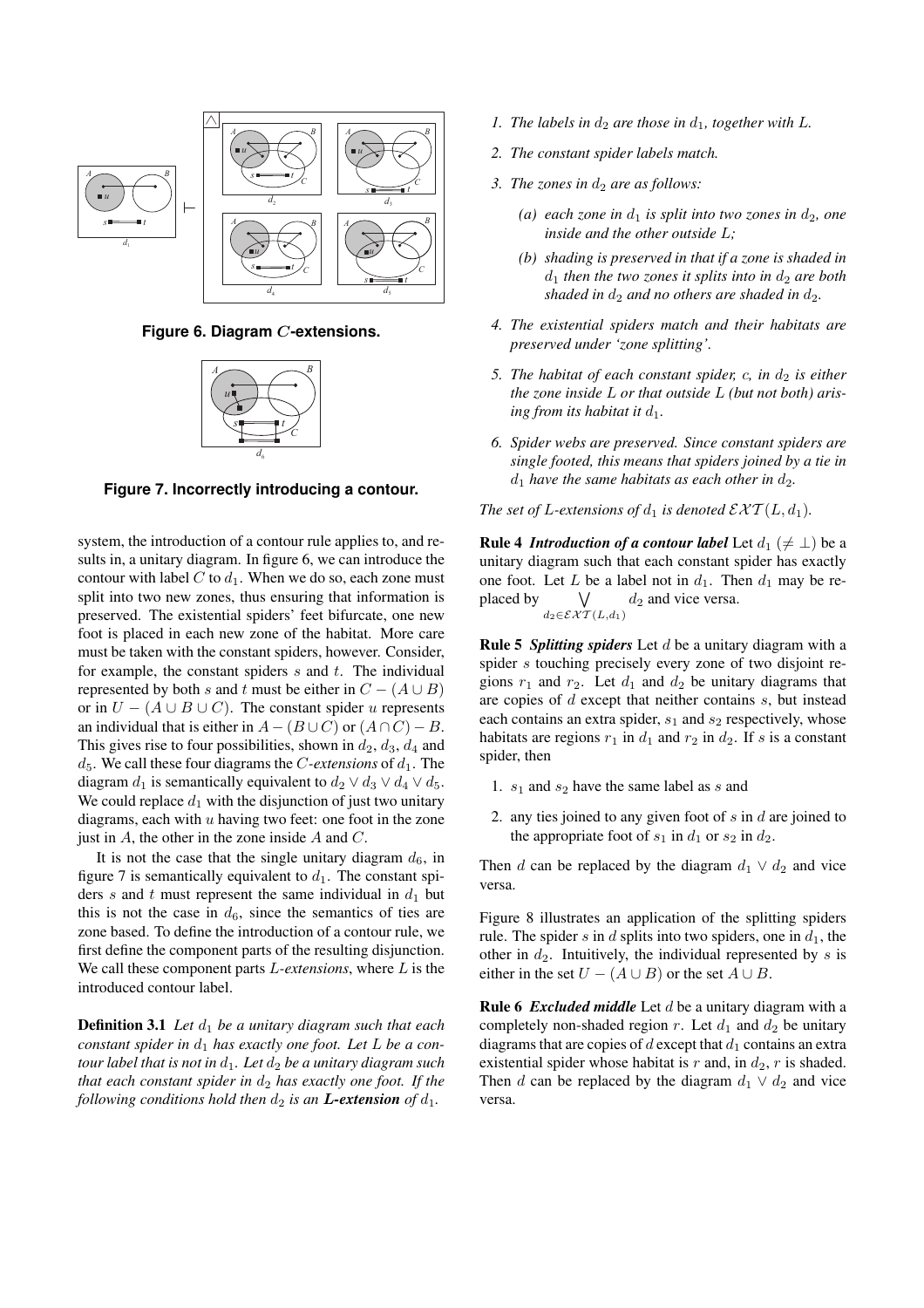

**Figure 8. Splitting spiders.**



**Figure 9. Excluded middle.**

The diagram d in figure 9 can be replaced by  $d_1 \vee d_2$  by applying the excluded middle rule.

Given a unitary diagram,  $d$ , that has only non-empty models (in which case  $d$  contains at least one spider), we can deduce that the individual represented by a constant spider,  $t$ , belongs to one of the sets denoted by the zones in  $d$ . Moreover, this individual must either be the same as, or different from, the elements already represented in d. As an example, consider  $d$  in figure 10 which has only non-empty models. Thus, in any model for  $d$  the constant spider  $t$  represents some individual. Then t is in A, B or  $U - (A \cup B)$ . If t is in A then it must equal s, since the region inside  $\ddot{A}$  is entirely shaded, shown in  $d_1$ . If t is in the set B then it may be either equal to, or different from, the element represented by the existential spider in  $B$  in the diagram  $d$ ; these cases are represented by  $d_2$  and  $d_3$  respectively. Finally, if t is not in A or B then t must be in  $U - (A \cup B)$ , represented by  $d_4$ . The diagrams  $d_1$ ,  $d_2$ ,  $d_3$  and  $d_4$  are called *t-extensions* of d. For simplicity, we only add a constant spider to a diagram when all present spiders have exactly one foot; such a diagram is called an  $\alpha$ -diagram.

**Definition 3.2** *Let*  $d_1$  *be a unitary*  $\alpha$ *-diagram containing at least one spider and let* t *be some constant spider (label) that is not in*  $d_1$ *. Let*  $d_2$  *be a unitary*  $\alpha$ *-diagram. If the only* 



**Figure 10. Diagram** t**-extensions.**



**Figure 11. Combining diagrams.**

*differences between*  $d_1$  *and*  $d_2$  *are the following then*  $d_2$  *is a t***-extension** of  $d_1$ :

- *1.*  $d_2$  *contains t* with an arbitrary single zone habitat,
- *2. if the habitat of* t *is shaded then it is joined to another constant spider by a tie or there is one fewer existential spider in that zone (but not both),*
- *3. if the habitat,* z*, of* t *is not shaded then either*
	- *(a) the number of existential spiders inhabiting* z *is reduced by one, or*
	- *(b) the number of existential spiders inhabiting* z *is the same, or*
	- *(c)* t *is joined by a tie to some constant spider also inhabiting* z *and the number of existential spiders is the same.*

*The set of all t-extensions of*  $d_1$  *is denoted*  $\mathcal{E} \mathcal{X} \mathcal{T}(t, d_1)$ *.* 

**Rule 7** *Introduction of a constant spider* Let  $d_1$  be a unitary  $\alpha$ -diagram that contains at least one spider and let t be a constant spider not in  $d_1$ . Then  $d_1$  can be replaced by the a constant spider not in  $a_1$ . Then  $a_1$  can b<br>diagram  $\bigvee_{d_2 \in \mathcal{E}} \chi_{\mathcal{T}(t,d_1)} d_2$  and vice versa.

Introducing the constant spider  $t$  to  $d$  in figure 10, by applying rule 7 results in  $d_1 \vee d_2 \vee d_3 \vee d_4$ .

The final rule in this section, called *combining*, replaces two unitary  $\alpha$ -diagrams, with the same zone sets and constant spider label sets, taken in conjunction by a single unitary diagram. In figure 11, we illustrate the combining rule. We combine  $d_1 \wedge d_2$  to give  $d^*$ . Any shading in either  $d_1$ or  $d_2$  occurs in  $d^*$ . Moreover, the number of spiders in any zone in  $d^*$  is the same as the maximum number that occur in that zone in  $d_1$  or  $d_2$ . The diagram  $d_1 \wedge d_2$  is semantically equivalent to  $d^*$ .

We now give a further example in a build-up to the definition of combining. In this example we derive results by working at the semantic level, but we will define the combining rule at the syntactic level. In figure 12,  $d_1$  and  $d_2$ contain contradictory information. We observe the following.

1. The zone inside A but outside B and C is shaded in  $d_1$ and contains more spiders in  $d_2$ . Moreover,  $z_1$  represents the empty set in any model for  $d_1$ . In any model for  $d_2$ ,  $z_1$  does not represent the empty set.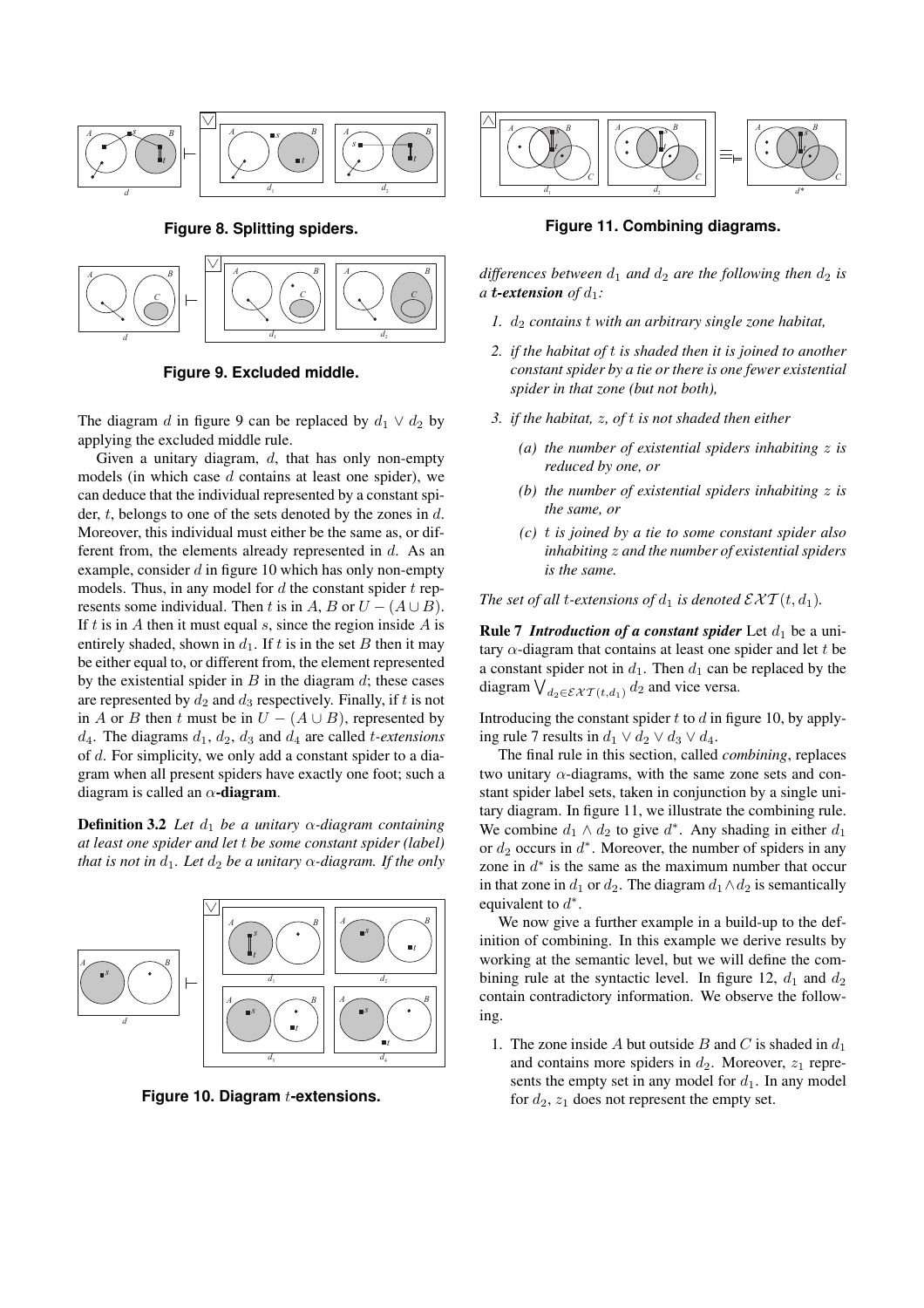

**Figure 12. An unsatisfiable diagram.**

- 2. The constant spider  $u$  has different habitats in the two diagrams. In any model for  $d_1$ , u represents an individual that is not in the set  $A\cup C$ . In any model for  $d_2$ ,  $u$  represents an individual in the set  $C$ .
- 3. The constant spiders s and t are joined by a tie in  $d_1$ but not in  $d_2$ . In any model for  $d_1$ , s and t represent the same individual, but in any model for  $d_2$  they represent distinct individuals.

From any one of these three observations we can deduce that  $d_1 \wedge d_2$  is unsatisfiable.

**Definition 3.3** Let  $d_1$  and  $d_2$  be unitary  $\alpha$ -diagrams such *that one of the following three conditions holds.*

- *1. The zones are the same and the constant spider labels are the same.*
- 2. The zones are the same and  $d_1$  or  $d_2$  is entirely shaded.
- *3.*  $d_1 = \perp$  *or*  $d_2 = \perp$ *.*

*Then*  $d_1$  *and*  $d_2$  *are called <i>similar*.

**Definition 3.4** *Similar unitary*  $\alpha$ -diagrams  $d_1$  and  $d_2$  are *said to be in contradiction if and only if one of the following four conditions holds.*

- *(i)* Either  $d_1 = \perp$  or  $d_2 = \perp$ .
- *(ii) There is a zone that is shaded in one diagram and contains more spiders in the other.*
- *(iii)* There is a constant spider with different habitats in  $d_1$ and  $d_2$ .
- *(iv) There are two constant spiders that are joined by a tie in one diagram but not the other.*

**Lemma 3.1** *Let*  $d_1$  *and*  $d_2$  *be similar unitary*  $\alpha$ *diagrams. Then*  $d_1$  *and*  $d_2$  *are in contradiction if and only if*  $d_1 \wedge d_2$  *is unsatisfiable.* 

For completeness, it is sufficient to stipulate that the combining rule only applies to diagrams that have the same sets of constant spiders or that are contradictory.

**Definition 3.5** *Let*  $d_1$  *and*  $d_2$  *be similar unitary*  $\alpha$ *-diagrams Then their combination, denoted*  $d^* = d_1 * d_2$ , *is a unitary* α*-diagram defined as follows.*

- *1. If*  $d_1$  *and*  $d_2$  *are in contradiction then*  $d_1 * d_2 = \perp$ *.*
- 2. Otherwise  $d^* = d_1 * d_2$  *is a unitary*  $\alpha$ -diagram such *that the following hold.*
	- *(a) The set of zones in the combined diagram is the same as the set of zones in the original diagrams.*
	- *(b) The shaded zones in the combined diagram are shaded in one (or both) of the original diagrams.*
	- *(c) The number of existential spiders in any zone in the combined diagram is the maximum number of existential spiders inhabiting that zone in the original diagrams.*
	- *(d) The constant spiders in the combined diagram are the same as those in the original diagrams.*
	- *(e) The habitats of the constant spiders in the combined diagram are the same as those in the original diagrams.*
	- *(f) The webs of the constant spiders in the combined diagram are the same as those in the original diagrams.*

**Rule 8** *Combining* Let  $d_1$  and  $d_2$  be similar unitary  $\alpha$ *diagrams. Then*  $d_1 \wedge d_2$  *may be replaced by*  $d_1 * d_2$ *, and vice versa.*

#### 3.3 Logic reasoning rules

We now introduce a collection of rules, all of which have (obvious) analogies in logic. For space reasons, we give few details; throughout,  $D_1$ ,  $D_2$  and  $D_3$  are arbitrary diagrams.

- 1. **Connect a diagram**  $D_1$  can be replaced by  $D_1 \vee D_2$ .
- 2. Inconsistency  $\perp$  can be replaced by  $D_1$ .
- 3. ∨–Idempotency  $D_1$  may be replaced by  $D_1 \vee D_1$  and vice versa.
- 4. ∧–Idempotency  $D_1$  may be replaced by  $D_1 \wedge D_1$  and vice versa

We also assume that we have associativity, commutativity and distributivity.

#### 3.4 Obtainability

To conclude this section on reasoning rules we define obtainability.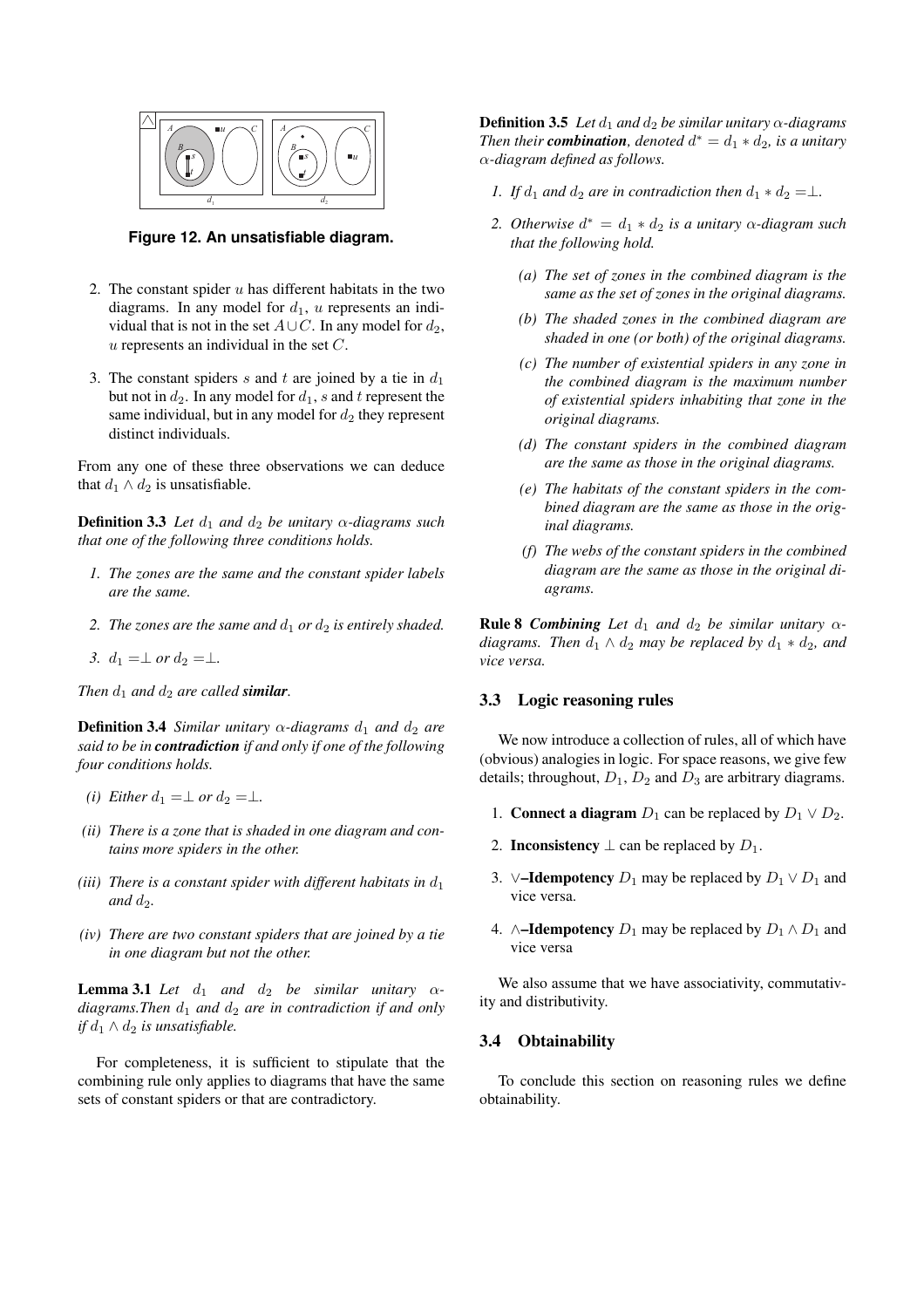**Definition 3.6** *Let*  $D_1$  *and*  $D_2$  *be two diagrams. Then*  $D_2$ *is obtainable* from  $D_1$ , denoted  $D_1 \vdash D_2$ , if and only if there is a sequence of diagrams  $\langle D^1, D^2, ..., D^m \rangle$  such that  $D^1 = D_1$ ,  $D^m = D_2$  and  $D^k$  can be transformed into  $D^{k+1}$  by an application of a reasoning rule, for each k *(where*  $1 \leq k \leq m$ *). If*  $D_1 \vdash D_2$  *and*  $D_2 \vdash D_2$ *, we write*  $D_1 \equiv_{\vdash} D_2$ .

#### 4 Soundness, Completeness and Decidability

To prove that the system is sound, the strategy is to start by showing that each reasoning rules is sound. The soundness theorem then follows by a simple induction argument. Due to space reasons, we omit the proofs.

**Theorem 4.1 Soundness** Let  $D_1$  and  $D_2$  be spider dia*grams. If*  $D_1 \vdash D_2$  *then*  $D_1 \models D_2$ *.* 

The completeness proof strategy for spider diagrams without constants given in [9] extends to the more general case here. The extended strategy, outlined in figure 13, is as follows. Suppose that  $D_1 \models D_2$ . The aim is to transform  $D_1$  and  $D_2$  into disjunctions of unitary  $\alpha$ -diagrams using reversible rules, where, roughly speaking, each unitary part has some specified contour label set and constant spider label set.

Firstly, we split the constant spiders in  $D_1$  and  $D_2$  until, in each unitary part, all the constant spiders have precisely one foot, giving  $D_1^S$  and  $D_2^S$  respectively. This allows us to add contours to the unitary parts in both  $D_1^S$  and  $D_2^S$  using the reversible rule 4 (introduction of a contour label), until each (non-false) unitary part has the same contour label set, L. This gives  $D_1^L$  and  $D_2^L$  respectively. For the next step, zones are introduced to each unitary part until all (non-false) unitary parts have the same zone set, Z. This is done using the reversible rule 1 (introduction of a shaded zone) and yields  $D_1^Z$  and  $D_2^Z$  respectively. Now we obtain  $\alpha$ -diagrams using the reversible rule 5 (splitting spiders), yielding  $D_1^{\alpha}$  and  $D_2^{\alpha}$  respectively. The formalization of the diagrams  $D_i^L$ ,  $D_i^Z$  and  $D_i^{\alpha}$  generalize those given in [9] for spider diagrams without constants.

We wish to introduce constant spiders to each side until each unitary part has the same constant spider label set. However, we can only introduce constant spiders when our diagrams contain at least one spider (ensuring non-empty models). Thus the next step we take is to apply the excluded middle rule to both sides until all the (non-false) unitary parts are either entirely shaded or contain a spider. The reversible rule 7 (introduction of a constant spider) is then applied, introducing constant spiders to all unitary parts that contain a spider, until all such unitary parts have some specified constant spider label set, C. This gives  $D_1^C$  and  $D_2^C$ respectively. We now apply rule 8 (combining) and some



**Figure 13. Proof strategy.**

logic rules to remove all the conjuncts, giving two disjunctions of unitary  $\alpha$ -diagrams,  $D_1^*$  and  $D_2^*$ . All of the unitary parts of  $D_1^*$  and  $D_2^*$  are either

- 1. ⊥ or
- 2. have zone set Z and are entirely shaded and contain no spiders or
- 3. have zone set  $Z$  and constant spider label set  $C$ .

We note that  $D_1 \equiv_{\vdash} D_1^*$  and  $D_2 \equiv_{\vdash} D_2^*$ , since all the rules applied so far are reversible. The diagram  $D_1^*$   $(D_2^*)$  is a type of normal form that reflects the semantics of  $D_1$  ( $D_2$ ) in a clear manner.

We now apply the excluded middle rule to  $D_1^*$  until there are sufficiently many existential spiders and enough shading to ensure that each unitary part on the left hand side syntactically entails a unitary part of  $D_2^*$ , giving  $D_1'$ . Hence  $D_1 \vdash D_1^* \vdash D_2^* \vdash D_2$  and, therefore,  $D_1 \vdash D_2$ .

The major differences between the completeness proof strategy here and that for spider diagrams without constants are the addition of the first step (splitting the constant spiders), with knock on changes to details of the other steps; and the insertion of an extra stage between splitting existential spiders and combining diagrams. Showing that  $D_1^* \vdash D_2^*$  is also more challenging.

**Theorem 4.2 Completeness** Let  $D_1$  and  $D_2$  be spider dia*grams with constants. Then*  $D_1 \models D_2$  *implies*  $D_1 \models D_2$ *.* 

The proof of completeness provides an algorithmic method for constructing a proof that  $D_1 \vdash D_2$  whenever